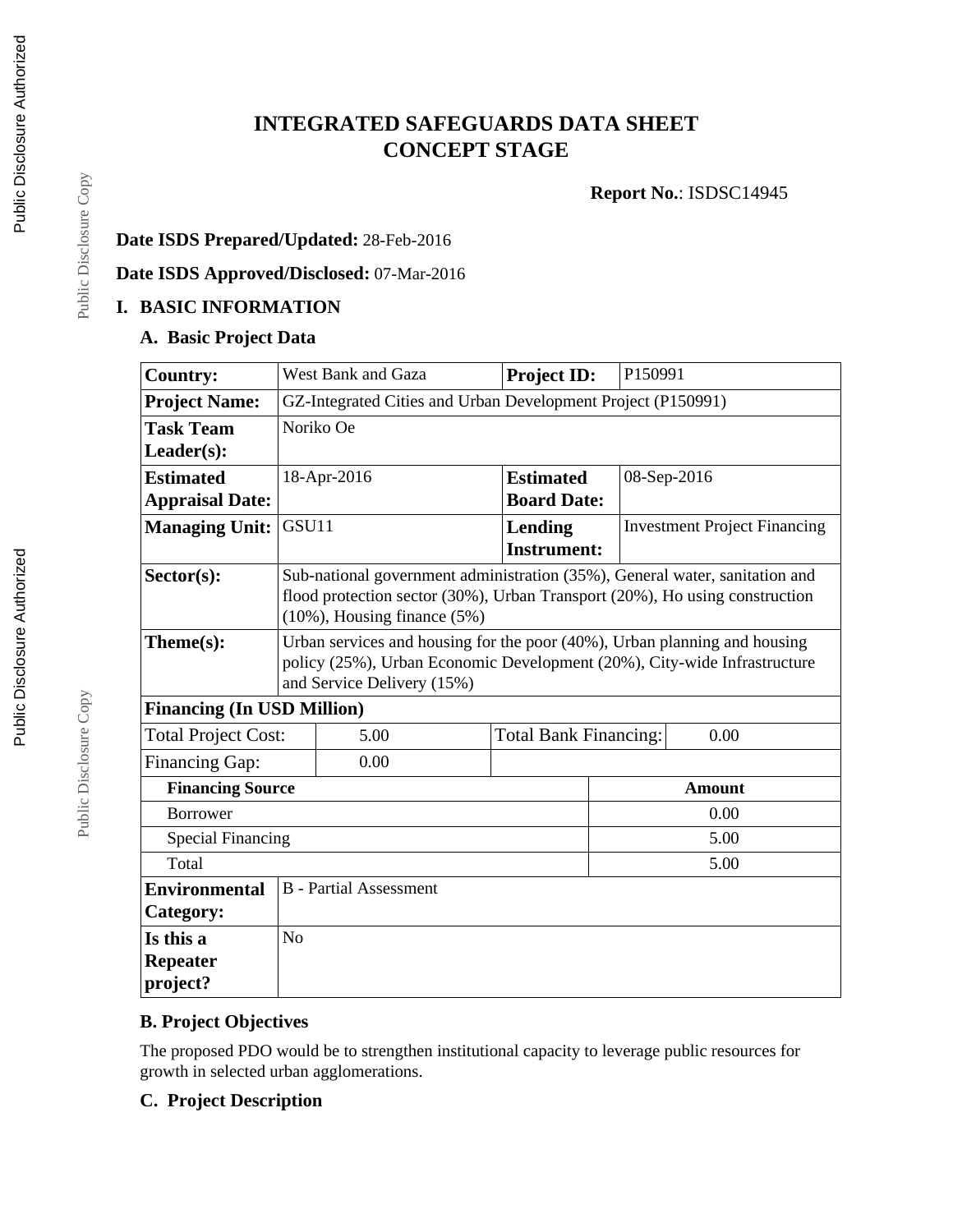Tentative areas to be supported under the proposed project would include policy and institutional strengthening support at the central and local levels for: (i) preparing for urban growth; (ii) preparing for spatial economic development; (iii) improving intra-urban agglomeration connectivity; and (iv) improving private and DP investment-oriented transactions. While not a primary objective, support to those areas would be expected to attract funding for infrastructure investments from other sources that can serve as a catalyst for economic development initiatives led by the private sector, including but not limited to affordable housing. Limited funding from the World Bank might be made available for infrastructure, although a larger share would be expected from other DPs or private investment funds. Hence, the project would be designed to focus on the following main components:

14. Component I: Technical Assistance (TA) and capacity building support to agglomerations. This component provides technical assistance to relevant Local Government Units (LGUs) that formulate greater Ramallah, Bethlehem, Hebron, Nablus, and Gaza City urban agglomerations. The technical assistance aims at strengthening their capacity to proactively use public resources as leverage for urban growth by focusing on 4 key priorities for achieving sustainable urban development: (i) preparing for urban growth; (ii) preparing for spatial economic development; (iii) improving intra-urban agglomeration connectivity; and (iv) improving private and DP investmentoriented transaction.

a. Sub-component 1.1: Preparing for urban growth. This subcomponent will support urban agglomerations to strengthen analytical underpinning of current land use management and urban planning practice to better prepare for urban growth. First, each LGU will be supported to establish spatial population baselines and forecast future population growth and its spatial needs. Next, advanced tools of spatial analysis will be provided to establish comprehensive land inventory in which vacant and/or under-utilized land as well as unregistered land are identified. Based on the established urban growth baseline, forecast, and available public resources, LGUs will be further supported to identify the cost of needed infrastructure and service delivery investment and maintenance. They will be supported to coordinate with other member LGUs of respective agglomeration to optimize opportunities existent at agglomeration level and prioritize respective public investment, its maintenance, and service delivery to meet their needs. Throughout this exercise, traditional planning tools would be complemented with more recent concepts of resilience and disaster risk planning, densification, energy efficiency, optimized urban land use and traffic management.

b. Sub-component 1.2: Preparing for Spatial Economic Development. This subcomponent complements the Palestinian Authority's emerging Local Economic Development approach by focusing on supporting LGUs in urban agglomerations to better prioritize their local economic development initiatives based on spatial economic development needs. First, LGUs will be supported to grasp the current composition of local and regional economy, the spatial concentration of existing economic activities, and their productivity. Employment and income sources of citizens and their location will also be identified through technical assistance. Combining the findings from these two exercises, LGUs will be assisted to understand local and regional economic growth trends, forecast the trajectory, and prioritize needed pubic investment and service delivery.

c. Sub-component 1.3: Improving Intra-Agglomeration Connectivity. This subcomponent will provide technical assistance to the LGUs to collaborate in assessing current mobility patterns and truck infrastructure (e.g. water, waste water, electricity, roads) connectivity within agglomerations. The LGUs will then be supported to forecast future mobility trends based on spatial economic plans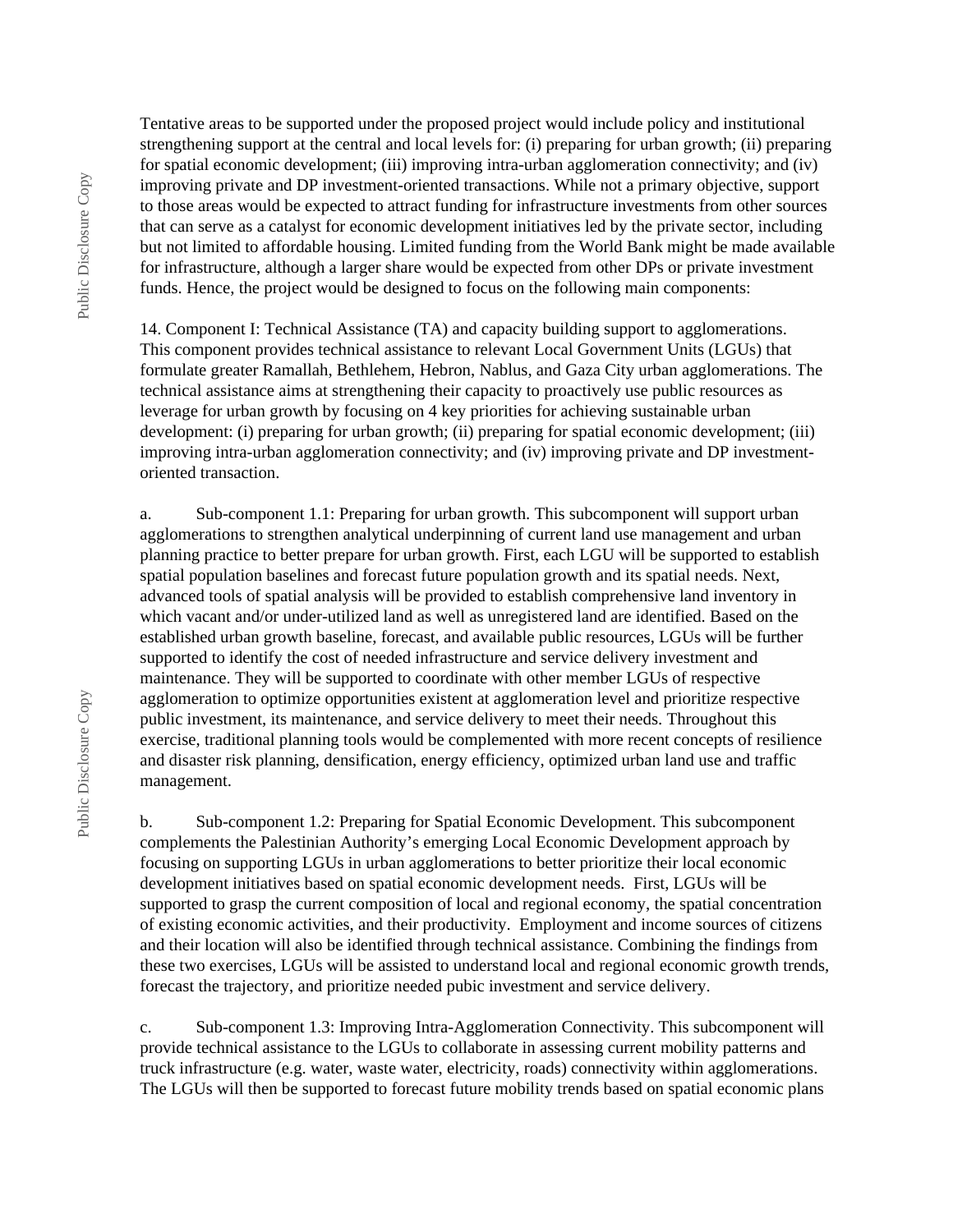from sub-component 1.1 and 1.2. Based on the forecast, LGUs will be assisted to collaborate to align and rationalize traffic management plans as well as trunk infrastructure maintenance and investment plans across the agglomeration. As a result, LGUs will prioritize needed infrastructure for intraagglomeration connectivity.

d. Sub-component 1.4: Improving the Transaction for Private Sector and Development Partneroriented Investment. As a result of support under sub-component 1.1 to 1.3, LGUs will have prioritized spatial intervention areas through the lens of urban agglomerations. This subcomponent will support LGUs to conduct regulatory reform to reduce the cost of transactions for private sectors. Such reform areas may include re-zoning, design of land value capture instruments, shortening construction and business permitting procedures, and revision of building codes. In addition, this sub-component will provide support for LGUs to package prioritized investments from subcomponents 1.1-3 for private sector and/or Development Partners' investment. The support area may include development of more advanced methodologies for economic and financial analysis from basic analysis to life-cycle costing, feasibility study, and business plans for the prioritized investment, subject to the capacity and readiness of targeted LGUs.

15. Component II: TA and capacity building to support central ministries. This component supports relevant ministries to provide an enabling environment and incorporate lessons learned from Component I to the Palestinian Authorities' policies.

a. Sub-component 2.1: Technical Assistance to Ministry of Local Government (MoLG), Planning and Local Economic Development Units. Strengthening the institutional and technical capacity of MoLG is critical to create the enabling environment for urban agglomerations to unleash their spatial economic potential. This sub-component will provide technical support to the MoLG's planning department staffs to submit revised zoning regulations for inter-ministerial decisions to increase flexibility in optimizing urban land use. The MoLG planning as well as local economic development department staffs will be provided technical assistance to reflect lessons from Component 1. The planning department staff will be supported to update relevant urban planning manuals such as for the Strategic Development and Investment Plan, Master Plans, and Street Addressing Manual, so that urban planning practice becomes more suitable for promoting sustainable socio-economic growth in urban agglomerations. The local economic development department staff will be supported to develop the skills required to collect existing and primary data from various economic development initiatives and analyze it to further update the Local Economic Development Strategy.

b. Sub-component 2.2: Technical Assistance to Ministry of Public Works and Housing. The cost of private sector investments in urban agglomerations is partially determined by the building codes and construction permitting process at the central level. To decrease the cost of private sector investments, the Ministry of Public Works and Housing (MoPWH) departments' staff will be supported to increase the relevance and effectiveness of building codes (e.g., mandatory stone finishing, large plot size and low floor-area ratios, and other cost drivers) based on the past housing technical assistances as well as other donors' support. The staffs will be provided with technical assistance to submit a revised building and construction permitting procedure to the inter-ministerial consideration to reduce private sectors' transaction costs with public sector in their investment.

16. Component III: Selected public infrastructure investments. This component would finance, with seed funding provided from the World Bank, selected public infrastructure investments identified and prioritized by activities supported under Component I. However, it would be expected that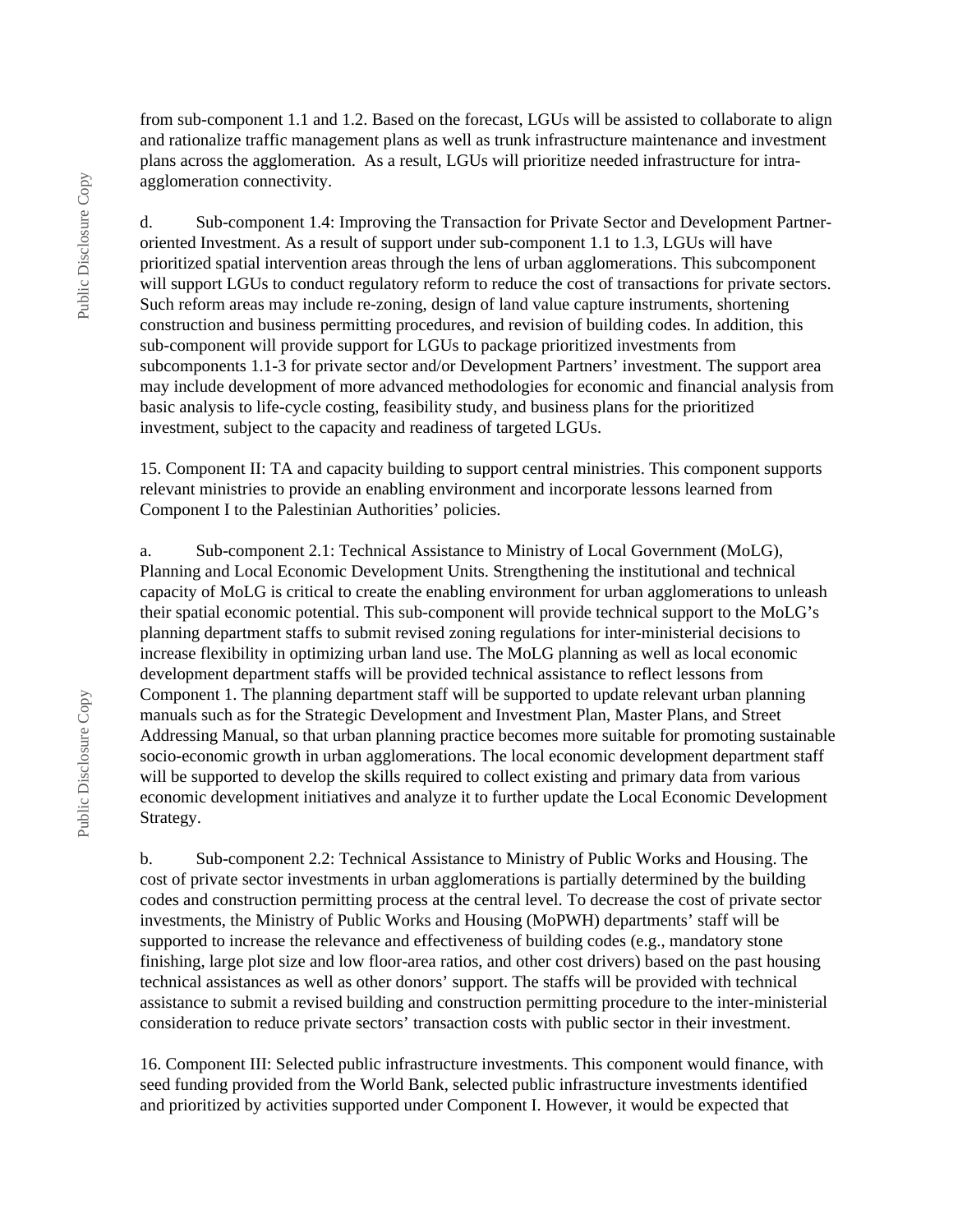funding from other DPs would become available and be channeled through this component once a pipeline of viable investments has been identified. Hence, despite a small initial funding allocation from the Bank, this component would serve as a window to accommodate co- and/ or parallel financing to support larger scale capital investments identified through a rigorous selection process demonstrating sustainable economic and financial returns and the potential to leverage additional private sector resources.

17. Component IV: Project Implementation Support and Management Cost. This component would finance goods and consultan cy services for project management, monitoring and evaluation, public outreach and communication occurred by the implementing agency.

#### **D. Project location and salient physical characteristics relevant to the safeguard analysis (if known)**

West Bank and Gaza - areas under Palestinian Authority's administrative responsibility. Particularly, the project is targeting 5 municipal agglomerates in West Bank and Gaza, namely, (1) Ramallah-AlBiereh, (2) Nablus, (3) Hebron, (4) Beithlehem, and (5) Gaza city.

# **E. Borrowers Institutional Capacity for Safeguard Policies**

Institutional responsibilities to support integrated urban development at the central level are divided between the Ministry of Local Government (MoLG), Municipal Development and Lending Fund (MDLF), and the Ministry of Public Works and Housing (MoPWH). The responsibility to oversee the safeguards compliance of the project will be given to the MDLF who has long history with the Bank implementing operations of municipal development (i.e., EMSRP, MDP1, MDP2, LGSIP). MDLF retains competent environmental and social team who are familiar with Bank policies and have a good track record through previous operations

# **F. Environmental and Social Safeguards Specialists on the Team**

Dania Mosa (GENDR)

Hana Salah (GSU05) Zeyad Abu-Hassanein (GEN05)

# **II. SAFEGUARD POLICIES THAT MIGHT APPLY**

| <b>Safeguard Policies</b>       | Triggered? | <b>Explanation (Optional)</b>                       |  |
|---------------------------------|------------|-----------------------------------------------------|--|
| <b>Environmental Assessment</b> | Yes        | Component III involves physical infrastructure      |  |
| <b>OP/BP 4.01</b>               |            | investments for which environmental and social      |  |
|                                 |            | impact assessments is required. The Project is      |  |
|                                 |            | categorized as "B" and therefore any investments    |  |
|                                 |            | that are expected to cause significant impacts      |  |
|                                 |            | (category A) are excluded. The funds from the Bank  |  |
|                                 |            | and/or other development partners will be confirmed |  |
|                                 |            | by project appraisal, and the exact location and    |  |
|                                 |            | nature of investments might be defined during       |  |
|                                 |            | appraisal and/or during implementation, the         |  |
|                                 |            | instrument to be used is a environmental and social |  |
|                                 |            | management framework (ESMF) which will cater        |  |
|                                 |            | screening of those investments and for any other    |  |
|                                 |            | instruments that may deem necessary during          |  |
|                                 |            | implementation such as specific ESMPs. Any          |  |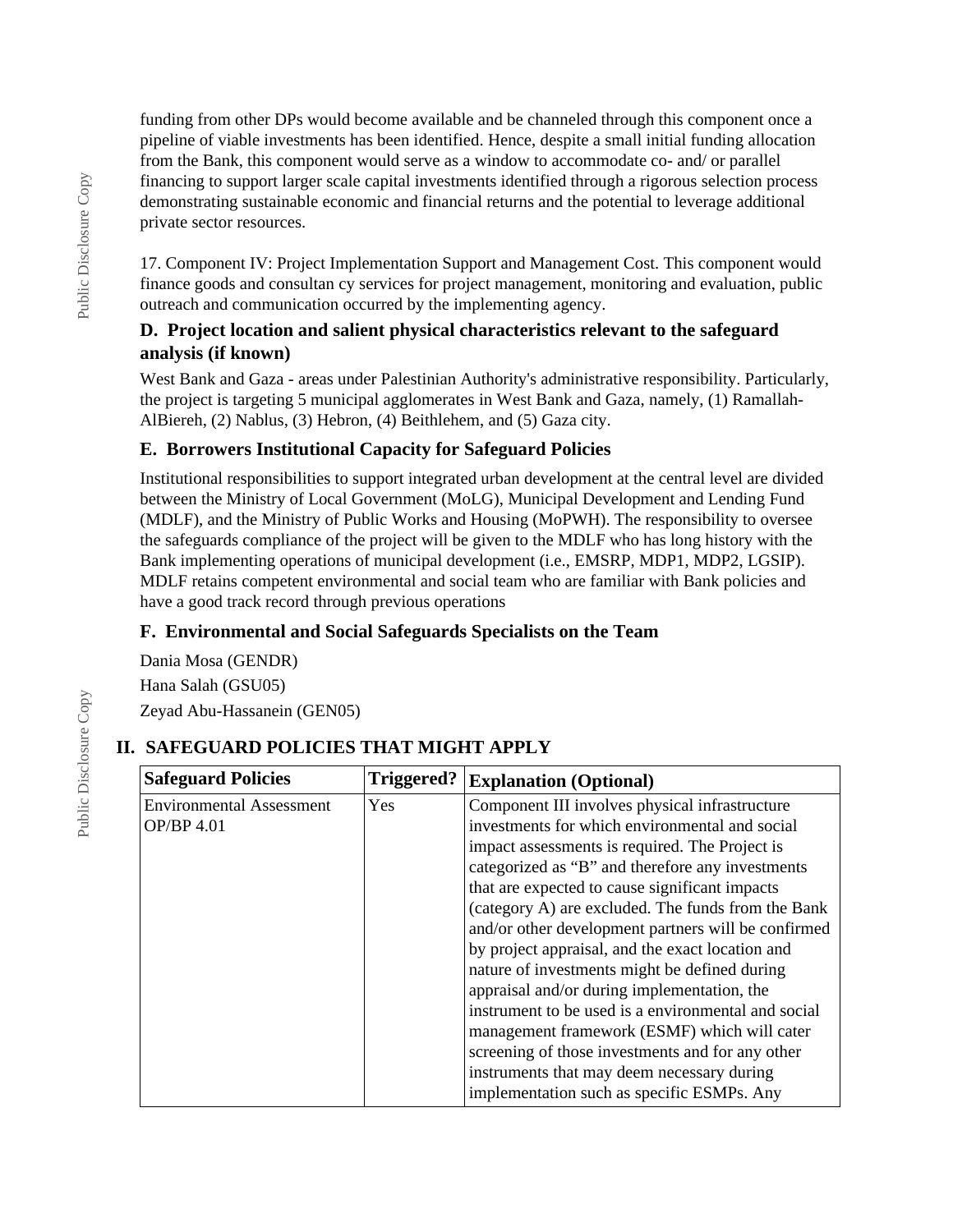| Natural Habitats OP/BP 4.04                      | <b>TBD</b>     | additional instruments which might deem necessary<br>will be prepared before the commencement of any<br>construction activities. The team will also insure the<br>ToRs for the studies financed under the first and<br>second components contain provisions to examine<br>the environmental and social implications of any<br>policy changes, modifications in land use, and any<br>other aspects of the studies. Initial selections for<br>infrastructure projects in Hebron and Nablus involve<br>an extension of the Industrial Park in Hebron and<br>moving the Bus station in Nablus from one location<br>to another. There are potential environmental and<br>social impacts for those projects both during the<br>construction phase, e.g., dust, noise, disruption of<br>traffic, and possible damages to existing<br>infrastructure, and the operational phase, e.g.,<br>increased volumes of wastewater discharge from the<br>industrial park, increased usage of water, and shifting<br>the traffic patterns and noise levels in Nablus with<br>moving of the main bus terminal. Those impacts and<br>others will be examined carefully with project-<br>specific ESMPs once the finance from developing<br>partners is confirmed and the projects move forward.<br>This policy will be examined further once the |
|--------------------------------------------------|----------------|------------------------------------------------------------------------------------------------------------------------------------------------------------------------------------------------------------------------------------------------------------------------------------------------------------------------------------------------------------------------------------------------------------------------------------------------------------------------------------------------------------------------------------------------------------------------------------------------------------------------------------------------------------------------------------------------------------------------------------------------------------------------------------------------------------------------------------------------------------------------------------------------------------------------------------------------------------------------------------------------------------------------------------------------------------------------------------------------------------------------------------------------------------------------------------------------------------------------------------------------------------------------------------------------------------------------------|
| Forests OP/BP 4.36                               | N <sub>o</sub> | location and nature of infrastructure investments are<br>known.<br>The investments are expected in urban settings in 5                                                                                                                                                                                                                                                                                                                                                                                                                                                                                                                                                                                                                                                                                                                                                                                                                                                                                                                                                                                                                                                                                                                                                                                                       |
|                                                  |                | municipal agglomerates and their surroundings.<br>Examination of those settings indicated no existence<br>of forests of any significance.                                                                                                                                                                                                                                                                                                                                                                                                                                                                                                                                                                                                                                                                                                                                                                                                                                                                                                                                                                                                                                                                                                                                                                                    |
| Pest Management OP 4.09                          | N <sub>o</sub> | No investments expected under the operation to<br>finance pest management substances, equipment, and<br>associates.                                                                                                                                                                                                                                                                                                                                                                                                                                                                                                                                                                                                                                                                                                                                                                                                                                                                                                                                                                                                                                                                                                                                                                                                          |
| <b>Physical Cultural Resources</b><br>OP/BP 4.11 | <b>TBD</b>     | Some of the envisaged infrastructure investments are<br>expected in city centers which might impact<br>buildings or landmarks of significant cultural value.<br>The preparation mission will determine if this policy<br>will be triggered by the physical investments                                                                                                                                                                                                                                                                                                                                                                                                                                                                                                                                                                                                                                                                                                                                                                                                                                                                                                                                                                                                                                                       |
| Indigenous Peoples OP/BP<br>4.10                 | N <sub>0</sub> | Not applicable                                                                                                                                                                                                                                                                                                                                                                                                                                                                                                                                                                                                                                                                                                                                                                                                                                                                                                                                                                                                                                                                                                                                                                                                                                                                                                               |
| Involuntary Resettlement OP/<br>BP 4.12          | <b>TBD</b>     | We propose that investments that are not on<br>municipal (or local government owned land) or that<br>have squatters/ users of lands for livelihoods on<br>municipal land be excluded given the delays that<br>would be incurred for the implementation of sub-<br>projects. Therefore, we propose that the World Bank                                                                                                                                                                                                                                                                                                                                                                                                                                                                                                                                                                                                                                                                                                                                                                                                                                                                                                                                                                                                        |